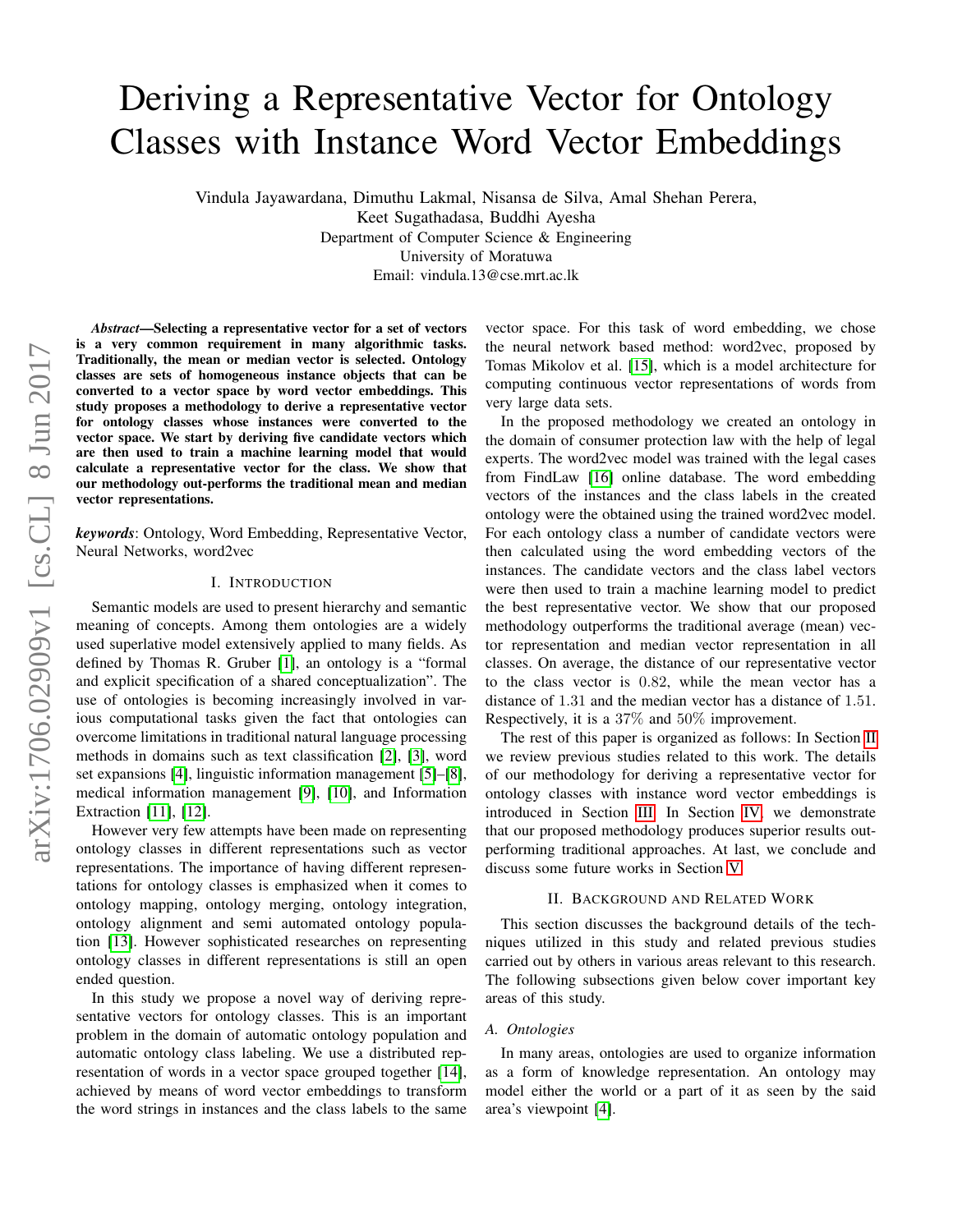*Individuals* (instances) make up the ground level of an ontology. These can be either concrete objects or abstract objects. Individuals are then grouped into structures called *classes*. Depending on the domain on which the ontology is based, a class in an ontology can be referred to as a concept, type, category, or a kind. More often, the definition of a class and the role thereof is analogous to that of a collection of individuals with some additional properties that distinguish it from a mere set of objects. A class can either subsume, or be subsumed by, another class. This subsuming process give rise to the class hierarchy and the concept of super-classes (and sub-classes).

## *B. Word set expansion*

In many Natural Language Processing (NLP) tasks, creating and maintaining word-lists is an integral part. The said wordlists usually contain words that are deemed to be homogeneous in the level of abstraction involved in the application. Thus, two words  $W_1$  and  $W_2$  might belong to a single word-list in one application but belong to different word-lists in another application. This fuzzy definition and usage is what makes creation and maintenance of these word-lists a complex task.

For the purpose of this study, we selected the algorithm presented in [\[4\]](#page-5-3) which was built on the earlier algorithm described in [\[17\]](#page-5-15). The reason for this selection is: WordNet [\[5\]](#page-5-4) based linguistic processes are reliable due to the fact that the WordNet lexicon was built on the knowledge of expert linguists.

## *C. Word Embedding*

Word embedding systems, are a set of natural language modeling and feature learning techniques, where words from a domain are mapped to vectors to create a model that has a distributed representation of words, first proposed by [\[14\]](#page-5-11). Each of the words in a text document is mapped to a vector space. In addition to that, word meanings and relationships between the words are also mapped to the same vector space. word2vec<sup>[1](#page-1-0)</sup> [\[15\]](#page-5-12), GloVe [\[18\]](#page-5-16), and Latent Dirichlet Allocation (LDA) [\[19\]](#page-5-17) are leading Word Vector Embedding systems. Both Word2vec and GloVe use *word to neighboring word* mapping to learn dense embeddings. The difference is that Word2vec uses a neural network based approach while GloVe uses matrix factorization mechanism. LDA also has an approach that utilizes matrices but there the words are mapped with the relevant sets of documents. Due to the flexibility and ease of customization, we picked word2vec as the word embedding method for this study.

Word2vec is used in sentiment analysis [\[20\]](#page-5-18)–[\[23\]](#page-5-19) and text classification [\[24\]](#page-5-20). In the ontology domain there are two main works that involve word2vec: Gerhard Wohlgenannt et al. [\[25\]](#page-5-21)'s approach to emulate a simple ontology using word2vec and Harmen Prins [\[26\]](#page-5-22)'s usage of word2vec extension: node2vec [\[27\]](#page-5-23), to overcome the problems in vectorization of an ontology.

<span id="page-1-0"></span><sup>1</sup>https://code.google.com/p/word2vec/

### *D. Clustering*

Clustering is a seminal part in exploratory data mining and statistical data analysis. The objective of clustering is to group a set of items into separate sub-sets (clusters) where the items in a given cluster is more similar to each other than any of them is similar to an item from a different cluster. The used similarity measure and the desired number of clusters are application dependent. A clustering algorithm is inherently modeled as an iterative multi-objective optimization problem that involves trial and error which tries to move towards a state that exhibits the desired properties. Out of all the clustering methods available, we selected k-means clustering due to the easiness of implementation and configuration.

Arguably, k-means clustering was first proposed by Stuart Lloyd [\[28\]](#page-5-24) as a method of vector quantization for pulsecode modulation in the domain of signal processing. The objective is to partition  $n$  observations into  $k$  clusters where each observation  $i$  belongs to the cluster with the mean  $m$  such that in the set of cluster means  $M$ ,  $m$  is the closest to i when measured by a given vector distance measure. It is implicitly assumed that the cluster mean serves as the prototype of the cluster. This results in the vector space being partitioned into Voronoi cells.

## *E. Support Vector Machines*

Support Vector Machines [\[29\]](#page-5-25) is a supervised learning model that is commonly used in machine learning tasks that analyze data for the propose of classification or regression analysis. The SVM algorithm works on a set of training examples where each example is tagged as to be belonging to one of two classes. The objective is to find a hyperplane dividing these two classes such that, the examples of the two classes are divided by a clear gap which is as wide as mathematically possible. Thus the process is a non-probabilistic binary linear classifier task. The aforementioned gap is margined by the instances that are named *support vectors*.

The idea of using SVMs for task pertaining ontologies are rather rare. However, a study by Jie Liu et al. [\[30\]](#page-5-26) defined a similarity cube which consists of similarity vectors combining similar concepts, instances and structures of two ontologies and then processed it through SVM based mapping discovery function to map similarities between two ontologies. Further, another study by Jie Liu et al. [\[31\]](#page-5-27) has proposed a method of similarity aggregation using SVM, to classify weighted similarity vectors which are calculated using concept name and properties of individuals of ontologies. Our usage of SVM in the ontology domain in this paper is different from their approach and hence entirely novel.

In Generic SVM, new examples that are introduced are then predicted to be falling into either class depending on the relationship between that new example and the hyperplane that is dividing the two classes. However, in this study we do not need to employ the new instance assignment. We are only interested in calculating the support vectors. The usage and rationalization of this is given in Section [III-D](#page-2-1)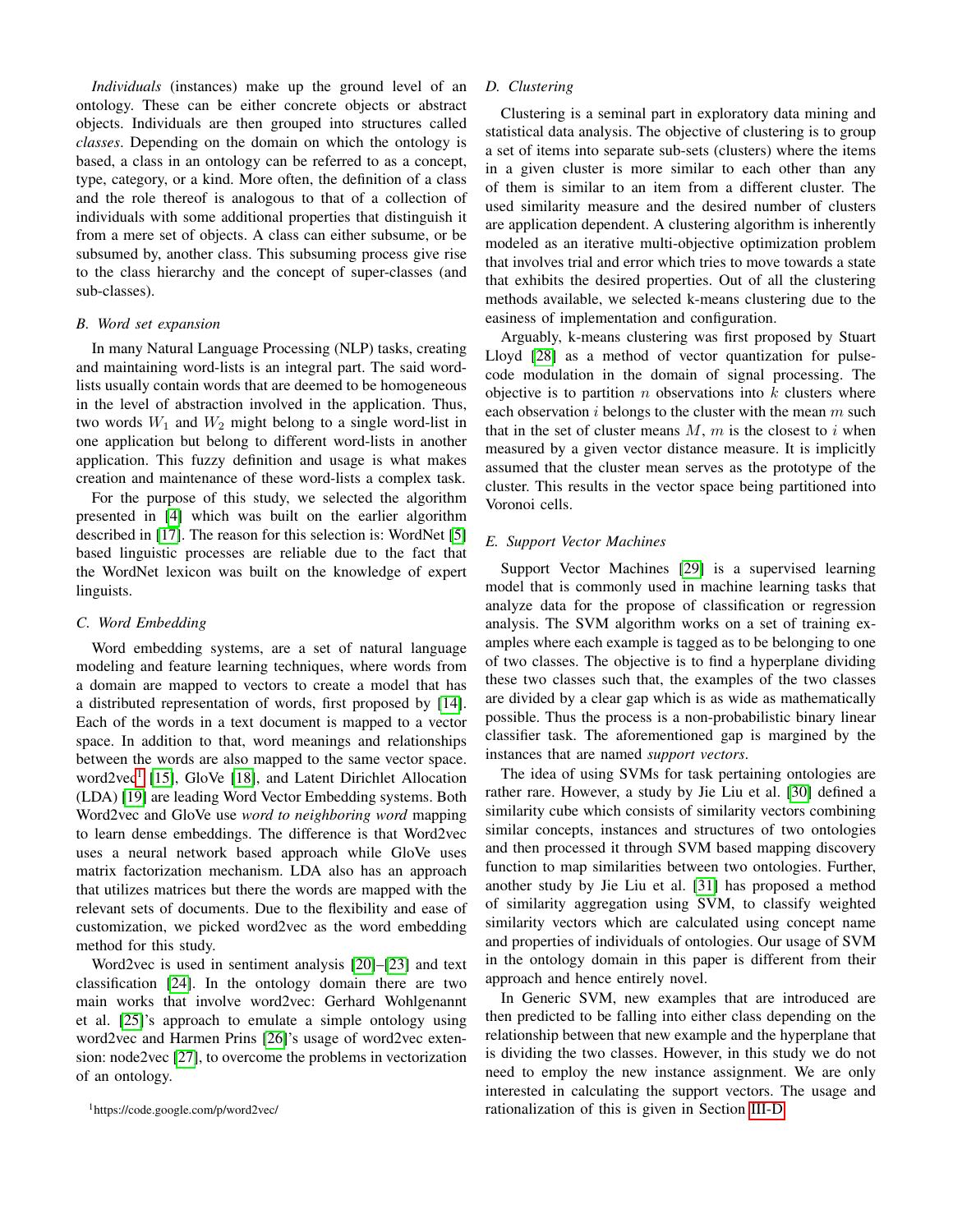## III. METHODOLOGY

<span id="page-2-0"></span>We discuss the methodology that we used for deriving a vector representation for ontology classes using instance vector embeddings in this section. Each of the following subsections describe a step of our process. An overview of the methodology we propose in Sections [III-A](#page-2-2) and [III-B](#page-2-3) is illustrated in Fig. [1](#page-3-0) and an overview of the methodology we propose from Section [III-C](#page-2-4) to Section [III-G](#page-4-1) is illustrated in Fig. [2.](#page-4-2)

## <span id="page-2-2"></span>*A. Ontology Creation*

We created a legal ontology based on the consumer protection law, taking Findlaw [\[16\]](#page-5-13) as the reference. After creating the ontology class hierarchy, we manually added seed instances for all the classes in the ontology. This was done based on manual inspection of the content of legal cases under consumer protection law in Findlaw. Next we used the algorithm proposed in [\[4\]](#page-5-3) to expand the instance sets. The expanded lists were then pruned manually to prevent conceptual drift. This entire process was done under the supervision and guidance of experts from the legal domain.

#### <span id="page-2-3"></span>*B. Training word Embeddings*

The training of the word embeddings was the process of building a *word2vec* model using a large legal text corpus obtained from Findlaw [\[16\]](#page-5-13). The text corpus consisted of legal cases under 78 law categories. In creating the legal text corpus we used *Stanford CoreNLP* for preprocessing the text with tokenizing, sentence splitting, Part of Speech (PoS) tagging, and lemmatizing.

The motive behind using a pipeline that pre-processes text up to and including lemmatization instead of the traditional approach of training the word2vec model with just tokenized text [\[15\]](#page-5-12), was to map all inflected forms of a given lemma to a single entity. In the traditional approach each inflected form of a lemma gets trained as a separate vector. This dilutes the values that is extracted from the context of that lemma between all inflected forms. Thus sometimes resulting in values not meeting the threshold when a test of significance is done. By having all inflicted forms to be reduced to the relevant lemma and train, we made sure that all the contributions of the context of a given lemma is collected at a single vector, thus making the system more accurate. Secondly, having a unique vector for each inflected form makes the model unnecessarily large and heavy. This results in difficulties at both training and testing. Our approach of lemmatizing the corpus first solves that problem as well. In addition to this, to reduce ambiguities caused by the case of the strings, we converted all strings to lowercase before training the word2vec model. This too is a divergence from the conventional approach.

#### <span id="page-2-4"></span>*C. Sub-Cluster Creation*

By definition, the instances in a given class of an ontology is more semantically similar to each other than instances in other classes. But no matter how coherent a set of items is, as long as that set contains more than one element, it is possible to create non-empty sub-sets that are proper subsets of the original set. This is the main motivation behind this step of our methodology. Following this rationale, it was decided that it is possible to find at least one main schism in the otherwise semantically coherent set of more than one instances.

Given that even then, the schisms would be fairly small by definition in comparison to the difference of instances in one class and the instances of another class, it was decided to stop the sub-set creation at 2. Which means we decided to divide the instances in a single class in to two sub-clusters. For this purpose, we use K-means clustering with K=2. For an example, we are subdividing the "Judge" class using k-means to "Judge1" and "Judge2" and then use the support vectors between those two to predict the label of "Judge". The centers of these sub-clusters are two of the candidate vectors used in Section [III-E.](#page-2-5)

## <span id="page-2-1"></span>*D. Support Vector Calculation*

It is clear that the specification of the problem handled in this study is more close to a clustering task than a classification task. In addition to that, given the fact that each time we would be running the proposed algorithm, it would be for instances in a single class. That implies that, even if we are to assign class labels to the instances, to model it as a classification task, it would have been a futile effort because there exist only one class. Thus, having a classifying algorithm such as Support Vector Machines (SVM) as part of the process of this study might seem peculiar at the beginning. However, this problem is no longer an issue due to the steps that were taken in the Section [III-C.](#page-2-4) Instead of the single unified cluster with the homogeneous class label, the previous step yielded two subclusters with two unique labels. Given that the whole premise of creating sub-clusters was based on the argument that there exists a schism in the individual vectors in the class, it is logical to have the next step to quantify that schism.

For this task we used an SVM. The SVM was given the individuals in the two sub-clusters as the two classes and was directed to discover the support vectors. This process found the support vectors to be on either side of the schism that was discussed in Section [III-C.](#page-2-4)

In identifying the support vectors, we used the algorithm used by Edgar Osuna et al. [\[32\]](#page-5-28) in training support vector machines and then performed certain modifications to output the support vectors.

## <span id="page-2-5"></span>*E. Candidate Matrix Calculation*

With the above steps completed, in order to derive the vector representation for ontology classes, we calculated a number of candidate vectors for each class and then derived the candidate matrix from those candidate vectors. We describe the said candidate vectors below:

- Average support vector  $(C_1)$
- Average instance vector  $(C_2)$
- Class Median vector  $(C_3)$
- Sub-cluster average vectors  $(C_4, C_5)$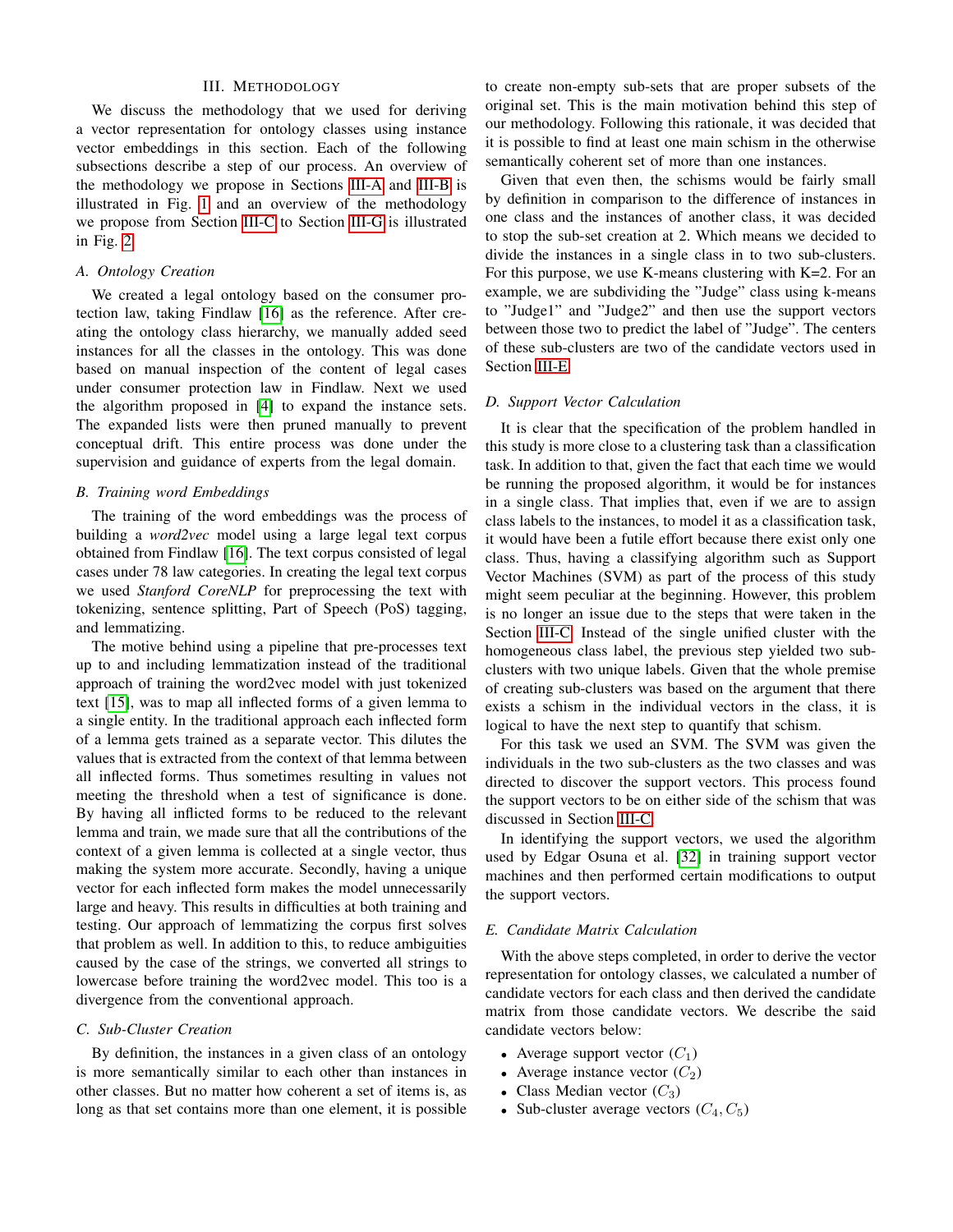

<span id="page-3-0"></span>Fig. 1. Flow diagram of the methodology for deriving instance vectors

The Class name Vector  $(C_0)$  is obtained by performing word vectorization on the selected class's class name and it was used as our desired output.

*1)* Average support vector  $(C_1)$ : We identified the support vectors which mark the space around the hyperplane that divides the class into the two subclasses as mentioned in Section [III-D.](#page-2-1) We take the average of the said support vectors as the first candidate vector. The rationale behind this idea is that as described in Section [III-C,](#page-2-4) there exists a schism in between the two sub-classes. The support vectors mark the edges of that schism which means the average of the support vectors fall on the center of the said schism. Given that the schism is a representative property of the class, it is rational to consider this average support vector that falls in the middle of it as representative of the class. We averaged the instance vectors as shown in equation [1](#page-3-1) to calculate the average support vector.

<span id="page-3-1"></span>
$$
C = \frac{\sum_{i=1}^{N} a_i V_i}{\sum_{i=1}^{N} a_i}
$$
 (1)

Here, N is the total number of vectors in the class.  $V_i$  represents instance vectors.  $a_i$  is the support vector membership vector such that: if the *i*th vector is a support vector,  $a_i$  is 1 and otherwise, it is 0. Here  $C$  is  $C_1$  which represents the average support vector candidate vector.

*2) Average instance vector*  $(C_2)$ : This is by far the most commonly used class representation vector in other studies. We took all the instance vectors of the relevant class, and averaged them to come up with this candidate vector for the class. The Average instance vector was also calculated using the equation [1.](#page-3-1) However, this time all the  $a_i$ s were initiated to 1. In that case,  $C$  is  $C_2$  which represents the average instance vector.

*3) Class Median vector*  $(C_3)$ : Out of the instance vectors of a class, we calculated the median vector of them and added it as a candidate vector for that class. The Class Median vector  $(C_3)$  was calculated as shown in equation [2](#page-3-2) where: V is the set of instance vectors in the class.  $v_i$  is the *i*th instance vector. M is the number of dimensions in an instance vector.  $x_{avg,i}$ 

is the jth element in the average instance vector  $C_2$  that was calculated above using equation [1.](#page-3-1)

<span id="page-3-2"></span>
$$
C_3 = arg \min_{v_i \in V} \left\{ \sum_{j=1}^{M} (x_{i,j} - x_{avg,j})^2 \right\}
$$
 (2)

4) Sub-cluster average vectors  $(C_4, C_5)$ : We took all the instance vectors of one sub-cluster and averaged them to calculate  $C_4$  and then did the same for the other sub-cluster to calculate  $C_5$ . The rationale behind this step is the fact that as described in Section [III-C,](#page-2-4) the two sub-clusters that we find are representative of the main division that exists in the class. Thus it is justifiable to consider the centroid of each of those sub-clusters.

Each sub-cluster average instance vector was also calculated using the equation [1.](#page-3-1) However, this time all the  $a_i$ s in the first cluster was initiated to 1 and the  $a_i$ s in the second cluster was initiated to 0. In that case,  $C$  is  $C_4$  which represents the average instance vector for the first cluster. Next the same function was used with all the  $a_i$ s in the first cluster initiated to 0 and the  $a_i$ s in the second cluster initiated to 1 to calculate C which was assigned to  $C_5$ .

*5) Candidate Matrix:* Finally the candidate matrix  $M_{cand}$ for each class is made by concatenating the transposes of  $C_1$ though  $C_5$  as shown in equation [3.](#page-3-3)

<span id="page-3-3"></span>
$$
M_{cand} = \left\{ C_1^T, C_2^T, C_3^T, C_4^T, C_5^T \right\}
$$
 (3)

## *F. Optimization Goal*

After calculating the candidate vectors, we proposed an optimal vector that represents the given class based on the optimization goal as follows:

$$
Y = \frac{\sum_{i=1}^{M} C_i W_i}{\sum_{i=1}^{M} W_i}
$$
 (4)

Here,  $Y$  is the predicted class vector for the given class. M is the number of candidate vectors for a given class.  $C_i$ and  $W_i$  represents the *i*th candidate vector and the associated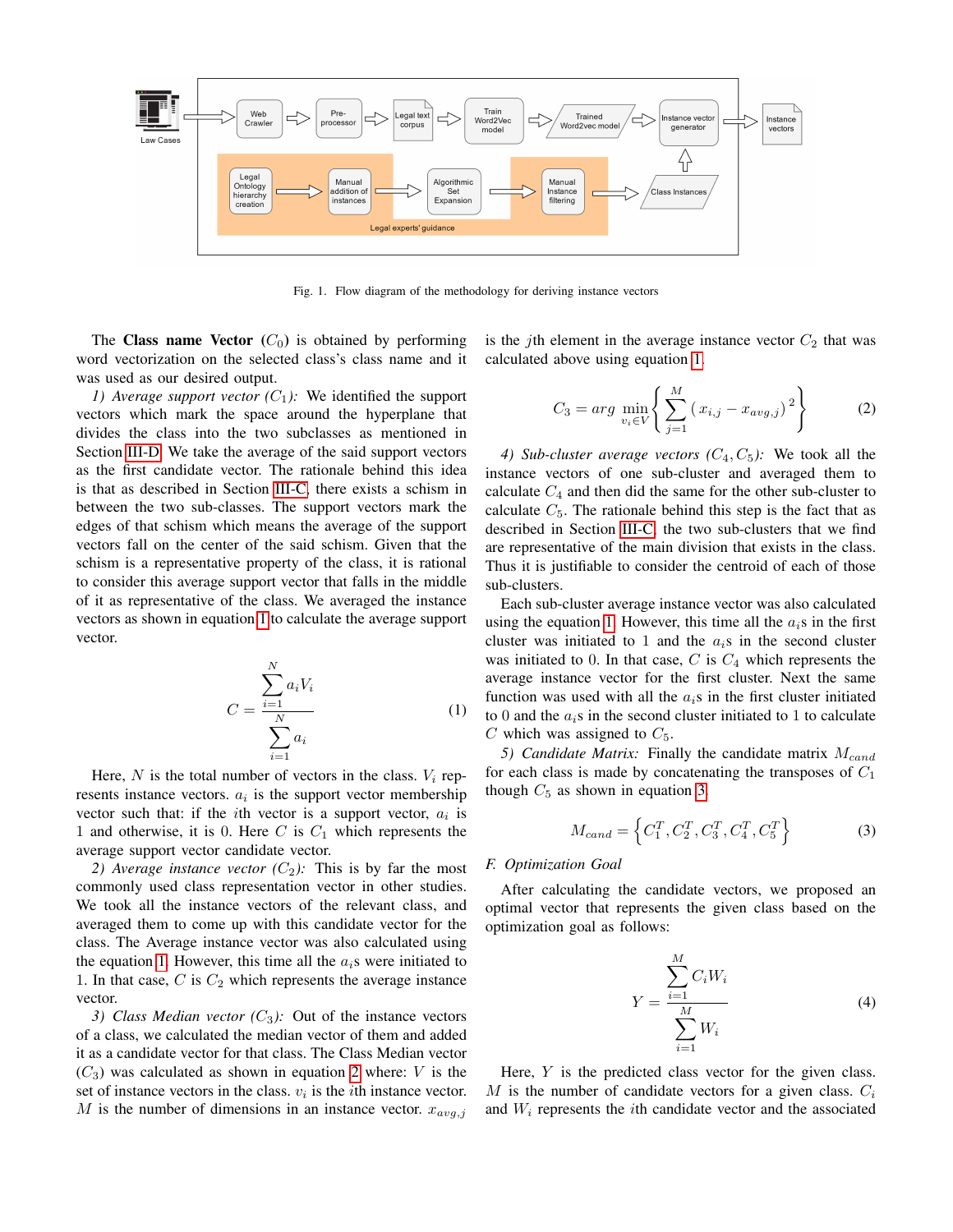

<span id="page-4-2"></span>Fig. 2. Flow diagram of the methodology for training and testing the neural network

weight of that candidate vector respectively. Here the  $W_i$  is calculated using the method described in Section [III-G.](#page-4-1)

#### <span id="page-4-1"></span>*G. Machine Learning implementation for weight calculation*

The main motive behind adding a weight for each candidate vector is to account for the significance of the candidate vector towards the optimized class vector. We decided to use machine learning to calculate the weight vector. The machine learning method we used is a neural network.

The dataset is structured in the traditional  $(X, D)$  structure where  $X$  is the set of inputs and  $D$  is the set of outputs. An input tuple x (such that  $x \in X$ ), has elements  $x_{i,j}$ . The matching output tuple d (such that  $d \in D$ ) has a single element.

 $X$  and  $D$  is populated as follows: Take the *i*th row of the candidate matrix  $M_{cand}$  of the class as x and add it to X. Take the *i*th element of  $C_0$  of the class and add it to D. Once this is done for all the classes, we get the  $(X, D)$  set. It should be noted that since the weights are learned universally and not on a class by class basis, there will be one large dataset and not a number of small datasets made up of one per class. The reason for this is to make sure that the model does not overfit to one class and would instead generalize over all the data across the entire ontology. Because of this approach, we end up with a considerable amount of training data which again justifies our decision to use machine learning. For a word embedding vector length of  $N$  over  $M$  number of classes, this approach creates NM number of training examples.

## IV. RESULTS

<span id="page-4-0"></span>We used a set of legal ontology classes seeded by the legal experts and then expanded by the set expansion [\[4\]](#page-5-3) algorithm under the guidance of the same legal experts. We report our findings below in the table [I](#page-4-3) and inFig[.3](#page-4-4) we show a visual comparison of the same data. We illustrate the results that we obtained pertaining to ten prominent legal concept classes as well as the mean result across all the classes considered. We compare the representative vector proposed by us against the traditional representative vectors: average vector and median vector. All the results shown in the table are Euclidean distances obtained between the representative vector in question against the respective  $C_0$  vector.

<span id="page-4-3"></span>TABLE I DISTANCE MEASURES OF THE CLASSES AND THE AVERAGE OVER 10 CLASSES

|                  | Average Vector | Median Vector | Our Model         |
|------------------|----------------|---------------|-------------------|
| Appeal           | 5.37           | 8.32          | 2.31              |
| Assault          | 4.73           | 11.53         | 2.27              |
| Complaint        | 5.33           | 11.82         | 2.46              |
| <b>Defendant</b> | 4.60           | 9.51          | 2.15              |
| Judge            | 3.52           | 4.56          | $1.\overline{84}$ |
| Lawyer           | 3.89           | 6.33          | 2.35              |
| Theft            | 4.56           | 8.49          | 2.13              |
| Trademark        | 7.63           | 14.79         | 2.81              |
| Victim           | 5.64           | 11.52         | 2.54              |
| Violation        | 4.18           | 10.80         | 2.09              |
| Witness          | 4.46           | 6.73          | 2.34              |
| Class mean       | 1.31           | 1.51          | 0.82              |



<span id="page-4-4"></span>Fig. 3. Comparison of the distance measures of representative vectors